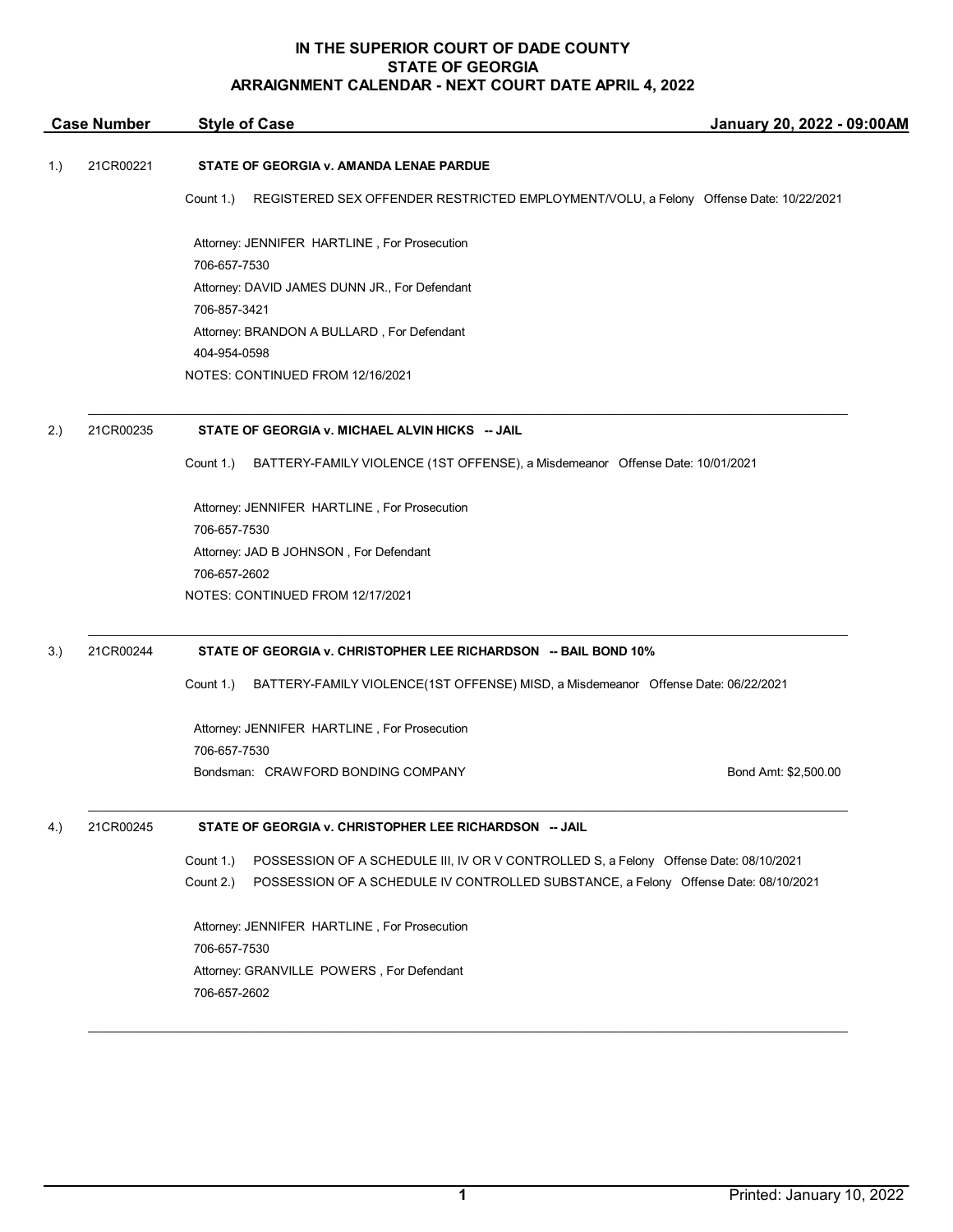| <b>Case Number</b> |                                                                      | <b>Style of Case</b>                                                                                    | January 20, 2022 - 09:00AM |  |  |
|--------------------|----------------------------------------------------------------------|---------------------------------------------------------------------------------------------------------|----------------------------|--|--|
| 5.)                | 21CR00246                                                            | STATE OF GEORGIA v. DEMONTA LEBRON BENTLEY -- BAIL BOND 10%                                             |                            |  |  |
|                    |                                                                      | Count 1.)<br>THEFT BY RECEIVING STOLEN PROPERTY- FELONY, a Felony Offense Date: 10/09/2021              |                            |  |  |
|                    |                                                                      | Count 2.)<br>POSSESSION OF PISTOL OR REVOLVER BY PERSON UNDER 1, a Misdemeanor Offense Date: 10/09/2021 |                            |  |  |
|                    |                                                                      | Attorney: JENNIFER HARTLINE, For Prosecution                                                            |                            |  |  |
|                    |                                                                      | 706-657-7530                                                                                            |                            |  |  |
|                    |                                                                      | Bondsman: CRAWFORD BONDING COMPANY                                                                      | Bond Amt: \$2,500.00       |  |  |
| 6.)                | 21CR00247                                                            | STATE OF GEORGIA v. BILLY RAY CRAWFORD -- BAIL BOND 10%                                                 |                            |  |  |
|                    |                                                                      | SIMPLE BATTERY - FAMILY VIOLENCE, a Misdemeanor Offense Date: 04/25/2021<br>Count 1.)                   |                            |  |  |
|                    |                                                                      | Attorney: KEVIN BAUGH, For Prosecution                                                                  |                            |  |  |
|                    |                                                                      | 706-657-7530                                                                                            |                            |  |  |
|                    |                                                                      | Bondsman: GARY'S BONDING COMPANY                                                                        | Bond Amt: \$3,500.00       |  |  |
| 7.)                | 21CR00248<br>STATE OF GEORGIA v. KENNY ALLEN GRAY -- BAIL BOND 10%   |                                                                                                         |                            |  |  |
|                    |                                                                      | Count 1.)<br>POSSESSION OF AMPHETAMINE, a Felony Offense Date: 05/20/2021                               |                            |  |  |
|                    |                                                                      | Count 2.)<br>POSSESSION OF A SCHEDULE II CONTROLLED SUBSTANCE, a Felony Offense Date: 05/20/2021        |                            |  |  |
|                    |                                                                      | Count 3.)<br>D.U.I. DRUGS, a Misdemeanor Offense Date: 05/20/2021                                       |                            |  |  |
|                    |                                                                      | D.U.I. DRUGS, a Misdemeanor Offense Date: 05/20/2021<br>Count 4.)                                       |                            |  |  |
|                    |                                                                      | Count 5.)<br>D.U.I. DRUGS, a Misdemeanor Offense Date: 05/20/2021                                       |                            |  |  |
|                    |                                                                      | Count 6.)<br>OBSTRUCTION OF OFFICERS-MISD, a Misdemeanor Offense Date: 05/20/2021                       |                            |  |  |
|                    |                                                                      | Count 7.)<br>DRUGS TO BE KEPT IN ORIGINAL CONTAINER, a Misdemeanor Offense Date: 05/20/2021             |                            |  |  |
|                    |                                                                      | Count 8.)<br>DRUGS TO BE KEPT IN ORIGINAL CONTAINER, a Misdemeanor Offense Date: 05/20/2021             |                            |  |  |
|                    |                                                                      | Attorney: JENNIFER HARTLINE, For Prosecution                                                            |                            |  |  |
|                    |                                                                      | 706-657-7530                                                                                            |                            |  |  |
|                    |                                                                      | Attorney: ROBERT M. PATTEN, For Defendant                                                               |                            |  |  |
|                    |                                                                      | 706-857-6596                                                                                            |                            |  |  |
|                    |                                                                      | Bondsman: GARY'S BONDING COMPANY                                                                        | Bond Amt: \$2,500.00       |  |  |
| 8.)                | 21CR00249<br>STATE OF GEORGIA v. MICHAEL DALE BROWN -- BAIL BOND 10% |                                                                                                         |                            |  |  |
|                    |                                                                      | D.U.I. ALCOHOL, a Misdemeanor Offense Date: 10/18/2021<br>Count 1.)                                     |                            |  |  |
|                    |                                                                      | Count 2.)<br>BATTERY-FAMILY VIOLENCE (1ST OFFENSE), a Misdemeanor Offense Date: 10/18/2021              |                            |  |  |
|                    |                                                                      | Count 3.)<br>DRIVING WHILE LICENSE SUSPENDED OR REVOKED, a Misdemeanor Offense Date: 10/18/2021         |                            |  |  |
|                    |                                                                      | Count 4.)<br>FAILURE TO MAINTAIN LANE, a Misdemeanor Offense Date: 10/18/2021                           |                            |  |  |
|                    |                                                                      | Attorney: JENNIFER HARTLINE, For Prosecution                                                            |                            |  |  |
|                    |                                                                      | 706-657-7530                                                                                            |                            |  |  |
|                    |                                                                      | Bondsman: GARY'S BONDING COMPANY                                                                        | Bond Amt: \$5,000.00       |  |  |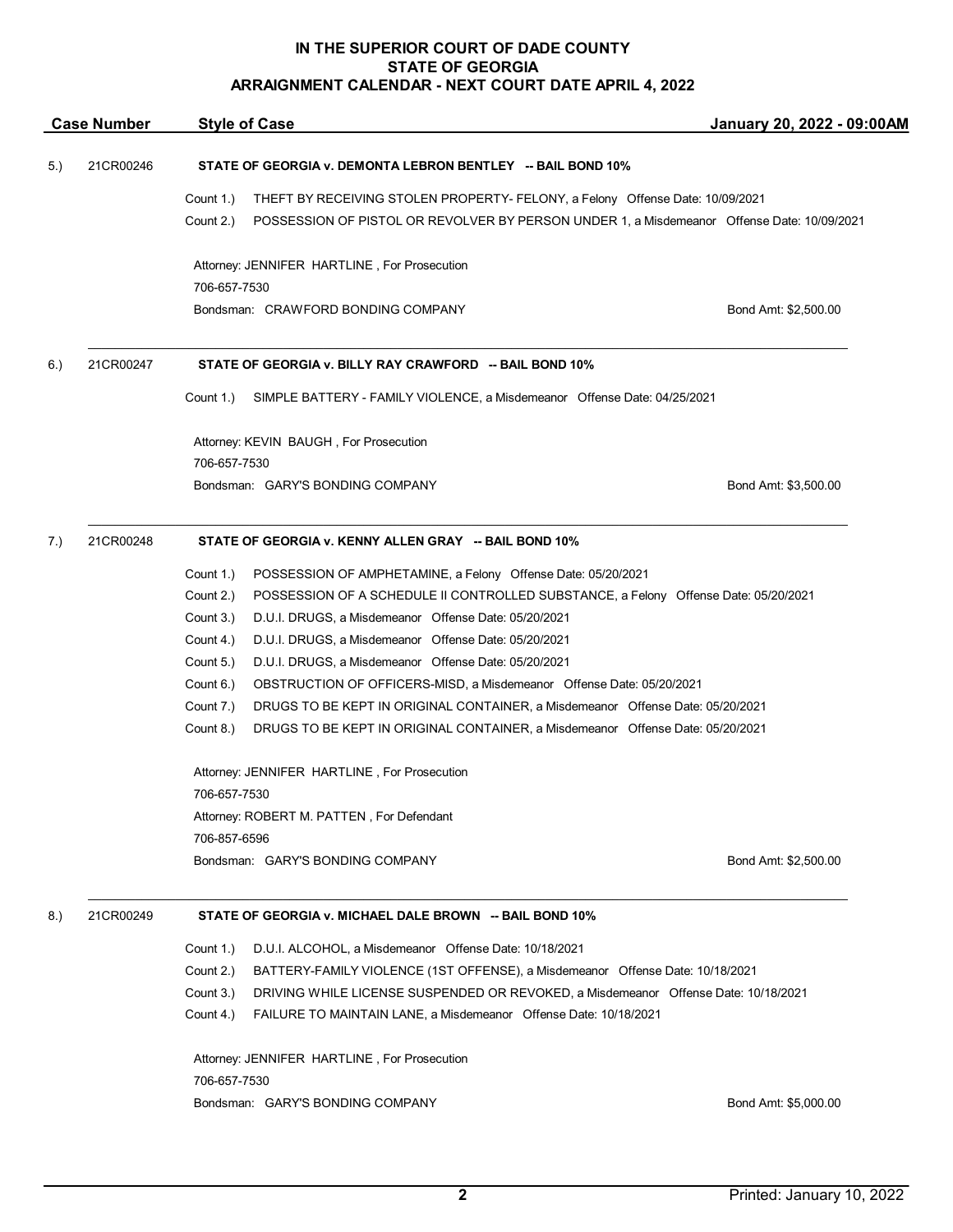| <b>Case Number</b> |           | <b>Style of Case</b>                                                                       |                                                                                       | January 20, 2022 - 09:00AM |  |
|--------------------|-----------|--------------------------------------------------------------------------------------------|---------------------------------------------------------------------------------------|----------------------------|--|
| 9.)                | 21CR00250 |                                                                                            | STATE OF GEORGIA v. GARY EDWARD EVANS -- BAIL BOND 10%                                |                            |  |
|                    |           | Count 1.)<br>TRAFFICKING METHAMPHETAMINE OR AMPHETAMINE, a Felony Offense Date: 03/01/2020 |                                                                                       |                            |  |
|                    |           | Count 2.)                                                                                  | POSSESSION OF METHAMPHETAMINE WITH INTENT TO DISTR, a Felony Offense Date: 03/01/2020 |                            |  |
|                    |           | Count 3.)                                                                                  | POSSESSION OF DRUG RELATED OBJECTS, a Misdemeanor Offense Date: 03/01/2020            |                            |  |
|                    |           | Count 4.)                                                                                  | POSSESSION OF DRUG RELATED OBJECTS, a Misdemeanor Offense Date: 03/01/2020            |                            |  |
|                    |           |                                                                                            |                                                                                       |                            |  |
|                    |           | Attorney: JENNIFER HARTLINE, For Prosecution                                               |                                                                                       |                            |  |
|                    |           | 706-657-7530                                                                               |                                                                                       |                            |  |
|                    |           |                                                                                            | Bondsman: GARY'S BONDING COMPANY                                                      | Bond Amt: \$5,000.00       |  |
| 10.                | 21CR00251 | STATE OF GEORGIA v. DENNIS COONROD -- BAIL BOND 10%                                        |                                                                                       |                            |  |
|                    |           | Count 1.)                                                                                  | TRAFFICKING METHAMPHETAMINE OR AMPHETAMINE, a Felony Offense Date: 03/01/2020         |                            |  |
|                    |           | Count 2.)                                                                                  | POSSESSION OF METHAMPHETAMINE WITH INTENT TO DISTR, a Felony Offense Date: 03/01/2020 |                            |  |
|                    |           |                                                                                            |                                                                                       |                            |  |
|                    |           | Count 3.)                                                                                  | POSSESSION OF DRUG RELATED OBJECTS, a Misdemeanor Offense Date: 03/01/2020            |                            |  |
|                    |           | Count 4.)                                                                                  | FAILURE TO MAINTAIN LANE, a Misdemeanor Offense Date: 03/01/2020                      |                            |  |
|                    |           |                                                                                            | Attorney: JENNIFER HARTLINE, For Prosecution                                          |                            |  |
|                    |           | 706-657-7530                                                                               |                                                                                       |                            |  |
|                    |           |                                                                                            | Bondsman: GARY'S BONDING COMPANY                                                      | Bond Amt: \$5,000.00       |  |
| 11.)               | 21CR00252 |                                                                                            | STATE OF GEORGIA v. TAVIEN ALEXANDER BUTTS -- BAIL BOND 10%                           |                            |  |
|                    |           | Count 1.)                                                                                  | POSS/MFG/DIST/SALE/ETC OF MARIJUANA, a Felony Offense Date: 02/06/2020                |                            |  |
|                    |           | Count 2.)                                                                                  | POSS/MFG/DIST/SALE/ETC OF MARIJUANA, a Felony Offense Date: 02/06/2020                |                            |  |
|                    |           | Count 3.)                                                                                  | POSS OF FIREARM/KNIFE DURING CRIME/ATTEMPT CRIME, a Felony Offense Date: 02/06/2020   |                            |  |
|                    |           | Count 4.)                                                                                  | THEFT BY RECEIVING STOLEN PROPERTY- FELONY, a Felony Offense Date: 02/06/2020         |                            |  |
|                    |           | Count 5.)                                                                                  | THEFT BY RECEIVING STOLEN PROPERTY- FELONY, a Felony Offense Date: 02/06/2020         |                            |  |
|                    |           | Count 6.)                                                                                  | POSSESSION OF DRUG RELATED OBJECTS, a Misdemeanor Offense Date: 02/06/2020            |                            |  |
|                    |           |                                                                                            | Count 7.) FAILURE TO MAINTAIN LANE, a Misdemeanor Offense Date: 02/06/2020            |                            |  |
|                    |           |                                                                                            | Attorney: JENNIFER HARTLINE, For Prosecution                                          |                            |  |
|                    |           | 706-657-7530                                                                               |                                                                                       |                            |  |

\_\_\_\_\_\_\_\_\_\_\_\_\_\_\_\_\_\_\_\_\_\_\_\_\_\_\_\_\_\_\_\_\_\_\_\_\_\_\_\_\_\_\_\_\_\_\_\_\_\_\_\_\_\_\_\_\_\_\_\_\_\_\_\_\_\_\_\_\_\_\_\_\_\_\_\_\_\_\_\_\_\_\_\_\_\_\_\_\_\_\_\_\_\_\_\_\_\_\_\_\_\_\_\_\_\_\_\_\_\_\_\_\_